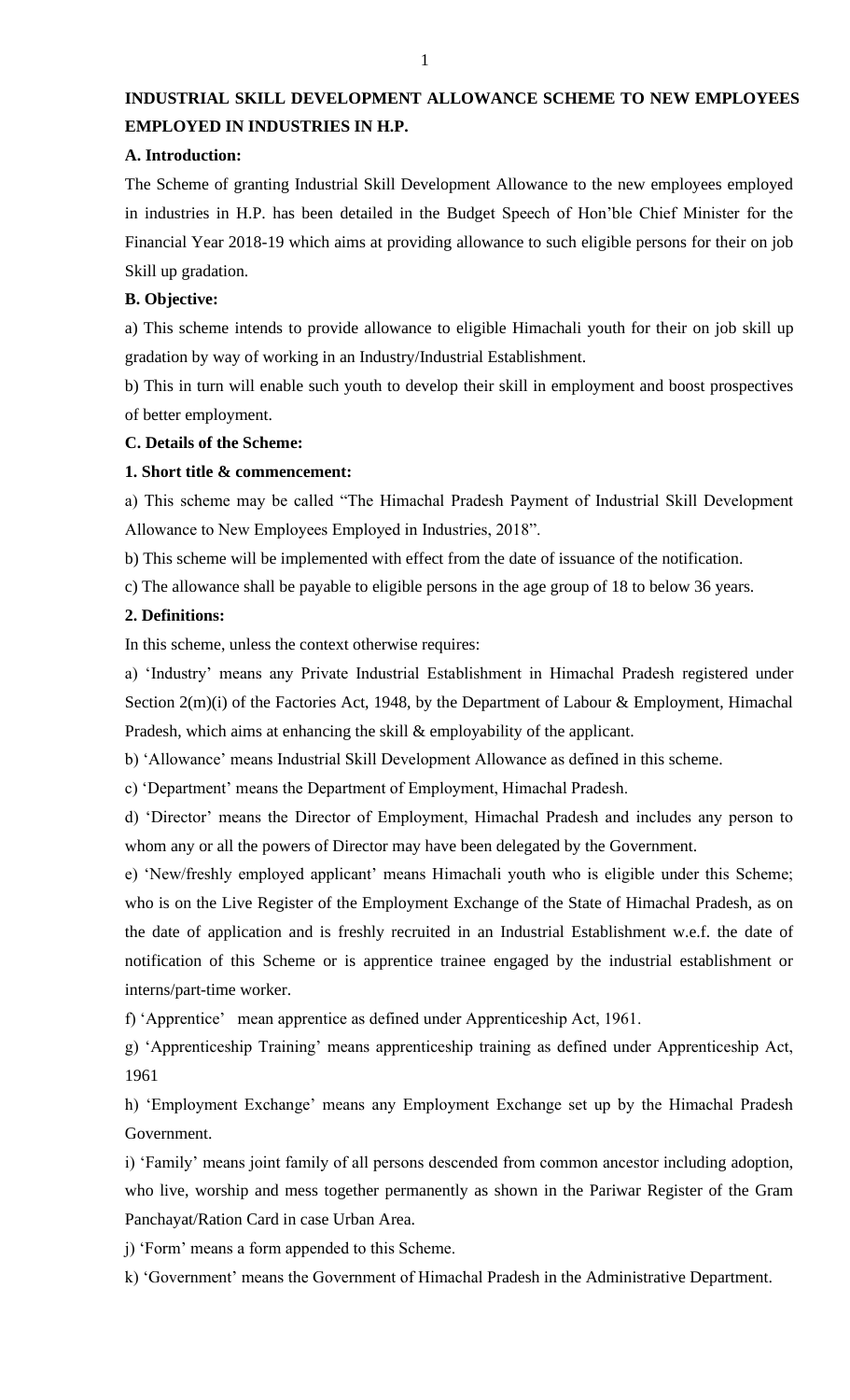l) 'Live Register' means the valid employment index cards of those persons who are registered in the Employment Exchanges of the State of Himachal Pradesh.

m) 'Officer incharge of the Employment Exchange' will include an Officer/Official to whom the powers of the officer incharge of the Employment Exchange under this Scheme may have been delegated by the Department.

n) 'Year' means the Financial Year starting on First April and ending on Thirty-First March of the following Year.

o) 'State' means the State of Himachal Pradesh.

#### **3. Persons eligible**:

Subject to the provisions of this Scheme, all such apprentice  $\&$  fresh recruits shall be eligible for the grant of Industrial Skill Development Allowance, who fulfils the following criteria:

- a) She/he should be freshly employed in any industry/industrial establishment or engaged as an apprentice trainee as defined under the Scheme or part-time worker.
- b) She/he should be a Bonafide Himachali.
- c) There will be no requirement of minimum educational qualification to be eligible under the Scheme (illiterate,  $5<sup>th</sup>$  pass,  $8<sup>th</sup>$  pass or any other qualification applicants are eligible).
- d) She/he should be registered in any Employment Exchange in Himachal Pradesh as on the date of application.
- e) She/he should be 18 years and above but below 36 years of age, as on the date of application.
- f) She/he should not have residential facility provided free of cost by the Employer.
- g) She/he should not be a dismissed Government employee.
- h) She/he should not be convicted of any offence resulting in imprisonment for a period of 48 hours or more.
- i) She/he should not have already availed Skill Development Allowance and Unemployment Allowance for 24 months. However in case she/he has availed Skill Development Allowance or Unemployment Allowance for below the period of 24 months, for the remaining months she/he will be entitled for allowance under this Scheme, subject to fulfilment of eligibility conditions.
- j) This benefit shall be given to every new/freshly employees, employed in Industries in Himachal Pradesh, who are earning gross monthly salary/emoluments/stipend of less than or equal to Rs. 15000/- per month (gross salary includes basic pay  $+$  all other emoluments, which are paid to the concerned employee/person on monthly basis except bonus or other annual incentives) .

#### **4. Persons not eligible:**

The following categories of persons shall not be eligible to receive Industrial Skill Development Allowance under this Scheme:

a) A person who is not a Bonafide Himachali.

b) A person who has not attained the age of 18 years and who has attained the age of 36 years.

c) A person who has already availed Skill Development Allowance or Unemployment Allowance

for 2 years (in a single Scheme or combined.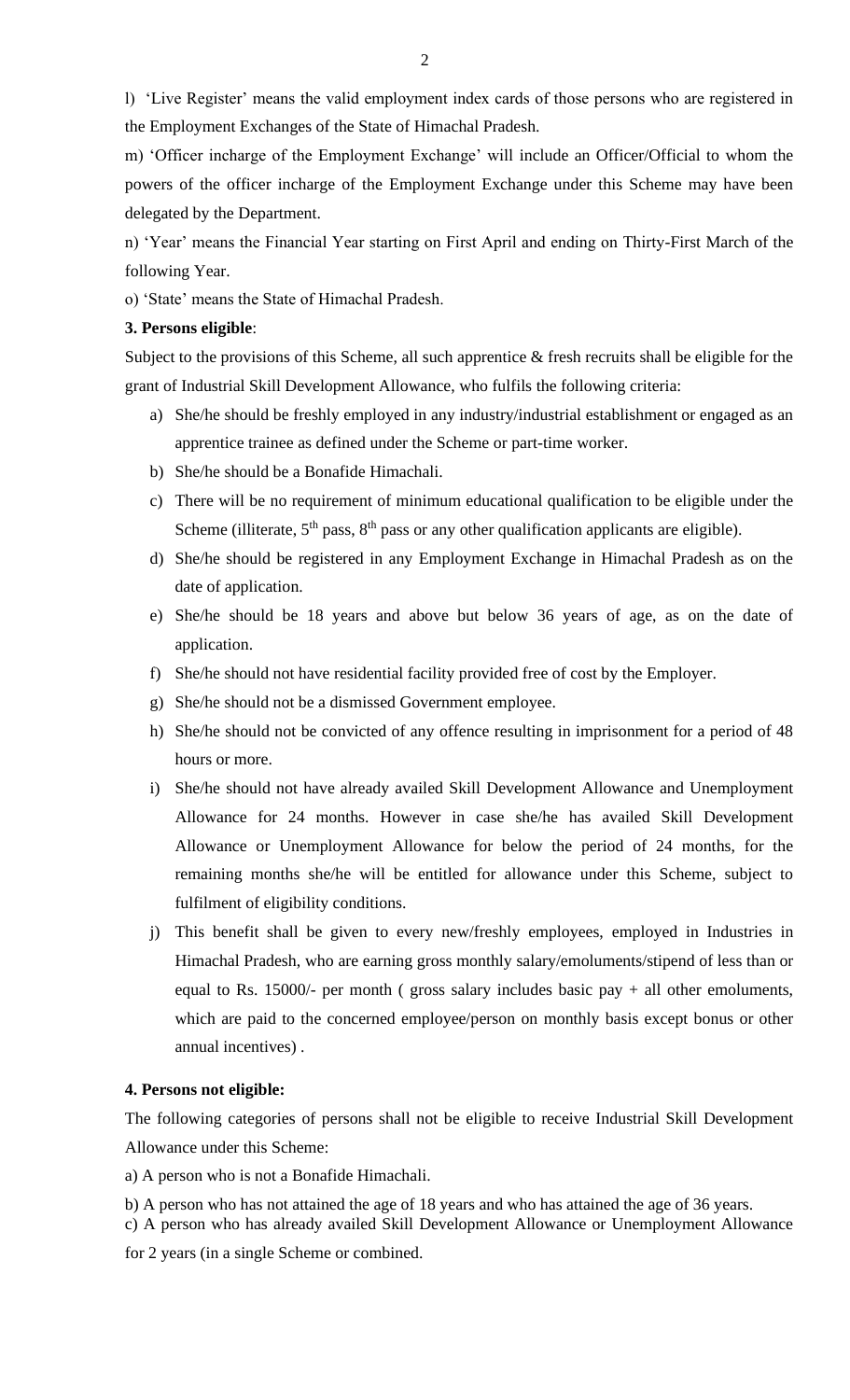d) An apprentice/employee/person who is already engaged/recruited in an Industrial Establishment before the date of notification of this Scheme (except part-time).

e) Any person who does not fulfill any of the criteria given in Section 3.

f). Should not be earning monthly gross salary/emoluments/stipend of more than Rs.15000 per month.

#### **5. Rate of Industrial Skill Development Allowance:**

Allowance shall be payable to each eligible applicant for a maximum period of two years; subject to fulfilling eligibility criteria & timely submission of attested copies of  $5<sup>th</sup>/ 8<sup>th</sup>/matriculation marks$ sheet/certificate (in case of illiterate applicant birth certificate issued by the competent authority), to ascertain age & educational qualification and Affidavit as per form (iii), at the following rates:

a) For Physically Challenged person who have minimum 50% permanent disability recorded in her/his Employment Exchange record (X-I), @ Rs. 1500/- (Rs. One Thousand Five Hundred) per month.

b) For all other categories of Persons @ Rs. 1000/- (Rs. One Thousand) per month.

#### **6. Application for the allowance:**

a) Eligible applicant may make an application on his/her being eligible for the grant of Allowance along with documents mentioned in form-(i) and Certificate of Employment from the competent Officer/Authority of concerned Industrial Establishment as per form-(vi) appended in the Scheme, to that Employment Exchange in Himachal Pradesh, where his/her name is registered.

b) A duly completed application form may be sent by post or be delivered at that Employment Exchange in Himachal Pradesh, where his/her name is registered against a receipt - as perform (ii).

c) After the initial filing of claim in the prescribed form (i) every claimant to the Allowance shall be required to submit Affidavit- as perform(iii) in the subsequent month of March to the Employment Exchange where his/her name is registered.

#### **7. Processing of applications:**

a) The Employment Exchange will thoroughly scrutinize applications received under Section 7 and decide with regard to the admissibility of the Allowance to the applicant, within 45 days and in case the claim is inadmissible, suitable orders shall be issued under intimation to the applicant – as per form (iv).

b) If applicant is aggrieved by any decision intimated to her/him under sub-rule (a), she/he may file an appeal to the Director whose decision thereon shall be final.

#### **8. Power to sanction Allowance:**

The power to sanction Allowance shall vest in the Officer Incharge of the concerned Regional/District Employment Exchange, who will also act as the Drawing and Disbursing Officer for the purpose of this Scheme.

a) Stoppage or recovery of the Allowance: - The authority empowered to sanction the Allowance may:

(i) Stop the payment of the Allowance to any recipient, if the said Allowance is no more payable due to any change in the circumstances in which the same was sanctioned;

(ii) Withdraw or withhold the payment of Allowance if at any stage, it is discovered that the Allowance was not admissible in the first instance and it was sanctioned by mistake or on false information or in disregard of any condition subject to which it could be sanctioned. The amount of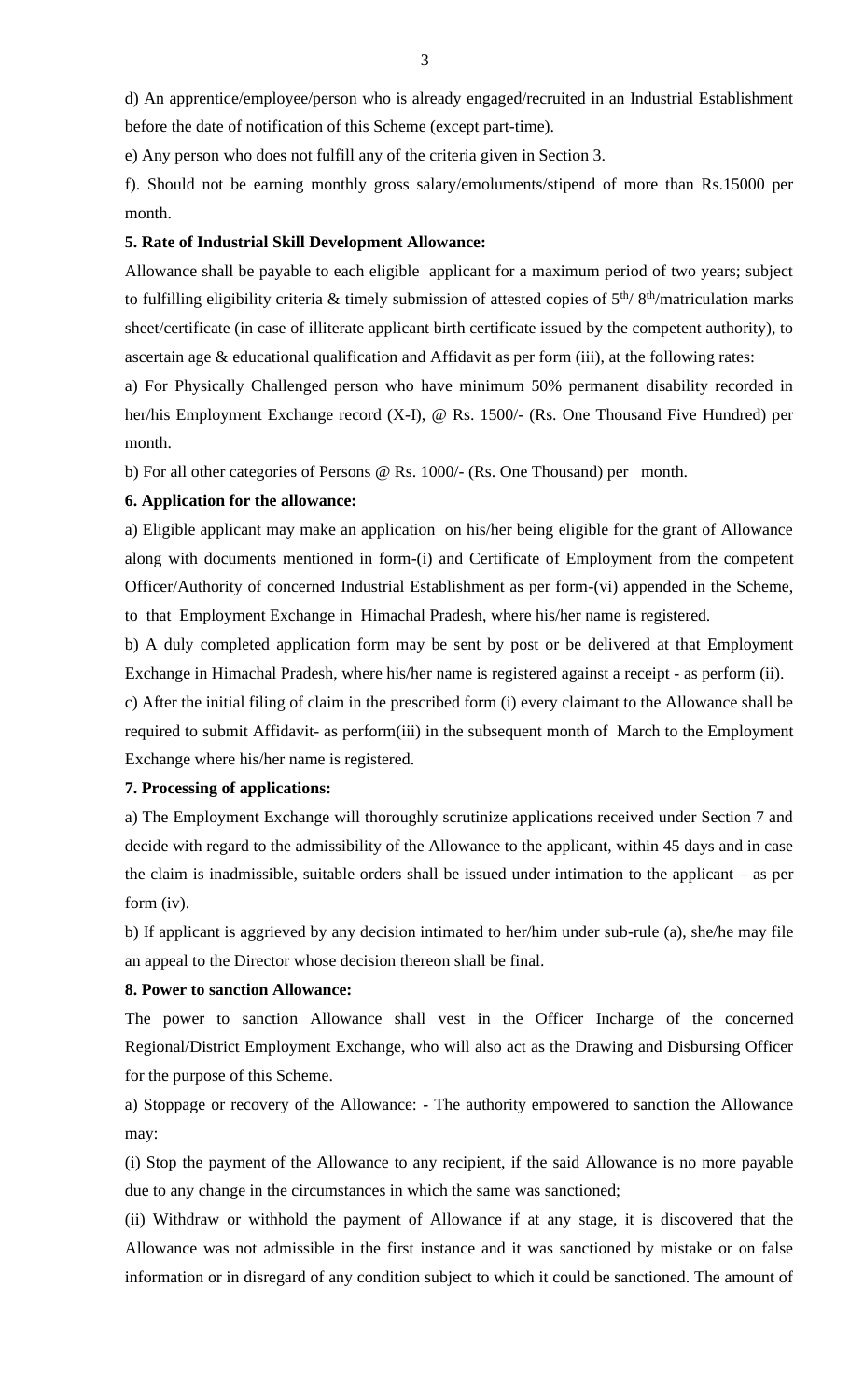Allowance already paid may also be recovered without prejudice to any action, whether civil or criminal to which the recipient may be liable.

b) In the event of the death of the recipient the Allowance shall cease to be payable and if the recipient dies before receiving any payment, the amount not so disbursed, shall lapse to the Government.

#### **9. Restoration of the Allowance:**

The concerned Regional/District Employment Officer may restore the payment of Allowance to the original recipient if the payment of the Allowance was discontinued due to the removal of her/his name from the Live Register but her/his employment index card is brought on the Live Register of the Employment Exchange without loss of seniority, as per Departmental instructions.

#### **10. Remittance of Allowance:**

a) The Allowance shall be credited to the recipient by RTGS/NEFT/ECS through Banks as mentioned in Application Form, on monthly basis at the cost of the Government. This would be on bank accounts which are verified by Aadhaar number by the bank.

b) The Allowance shall be deposited directly into the bank account of the beneficiary.

#### **11. Accounting procedure:**

The following provisions shall regulate the accounting procedure in respect of the Allowance payable under this Scheme:

(a) On receipt of a fresh application in form (i) it shall be recorded in a receipt register (Form-iv) maintained specially for the purpose in each Employment Exchange. Each applicant shall be issued a receipt in form (ii) by the Employment Exchange indicating there in the receipt number of the application for all future correspondence.

(b) The Allowance shall become payable for the period commencing from the month of application (if eligible) till March of that Financial Year and thereafter on production of fresh Affidavit in March of that Year or till the applicant becomes ineligible, whichever is earlier.

(c) The Drawing and Disbursing Officer shall sign the RTGS/NEFT/ECS form and initial the entries in the office cash book. He/she shall highlight the Aadhaar verified bank account against the name of beneficiary.

#### **12. Allowance not enforceable through court of law:**

The Allowance under this Scheme shall not be enforceable through the Court of Law.

#### **13. Supervision:**

The Director shall have the power of supervision and control in respect of the Allowance payable under this Scheme and may from time to time issue directions for the smooth functioning of this Scheme.

#### **14. Power to amend the Scheme**:

The power to amend this Scheme shall vest in the Government.

#### **15. Displaying of Beneficiaries Detail:**

The details of the beneficiaries may be displayed on the Notice Board of the Employment Exchanges, on the Department's website and at any other suitable place, for the information of public at large.

 **\*\*\*\*\*\*\*\*\*\*\*\***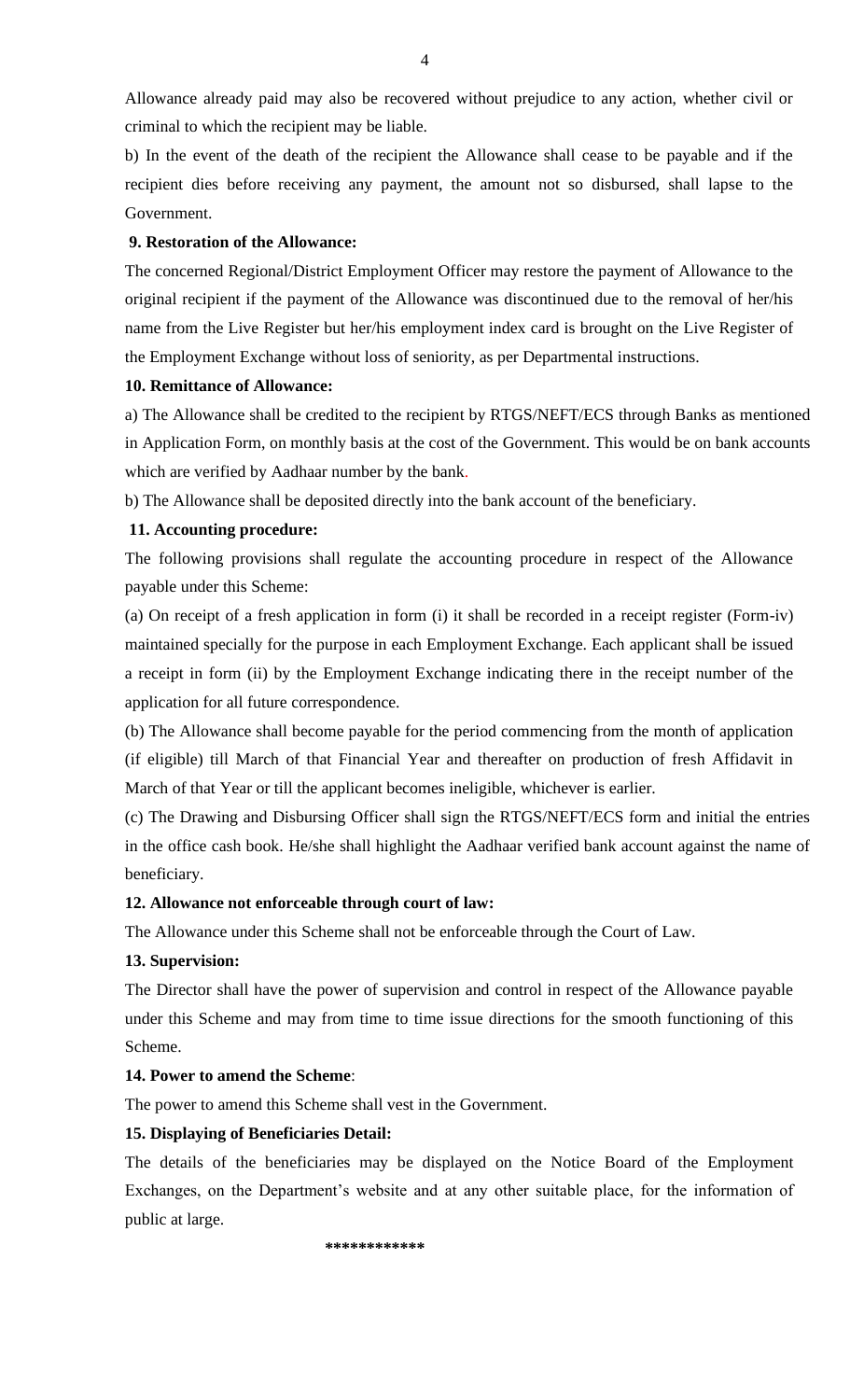Recent attested Passport Size Photograph

| For Office use: |                  |  |
|-----------------|------------------|--|
| Application No. | Date: $\sqrt{ }$ |  |

Nationalized banks.

# **Government of Himachal Pradesh Department of Labour & Employment**

# **APPLICATION FOR INDUSTRIAL SKILL DEVELOPMENT ALLOWANCE**

| (1) Applicant Name<br>(2) Father's Name<br>(3) Mother's Name<br>(4) Spouse's Name |                                                                                               |
|-----------------------------------------------------------------------------------|-----------------------------------------------------------------------------------------------|
|                                                                                   |                                                                                               |
| $(5)$ Sex                                                                         | Male $\Box$<br>Female                                                                         |
| (6) Date of Birth                                                                 | $\vert D$<br>D<br>M<br>Y<br>Y<br>Y<br>Y<br>M<br>(7) Age on the Date of Application<br>years   |
| (8) Religion                                                                      | Hindu $\Box$ Muslim $\Box$ Sikh $\Box$ Christian $\Box$ Buddhist<br>Jain p                    |
| $(9)$ Category                                                                    | General $\Box$ OBC $\Box$<br>$ST$ r<br>$SC \square$                                           |
| (10) Sub Category                                                                 | <b>BPL</b><br>$\Box$ IRDP<br>$\Box$ Antodaya                                                  |
| (11) Permanent Address                                                            |                                                                                               |
|                                                                                   | Tehsil<br>District<br>Pincode<br>Mobile No.                                                   |
|                                                                                   | Email ID                                                                                      |
|                                                                                   | District<br>Tehsil<br>Mobile No. of HR Manager<br>Pincode                                     |
|                                                                                   | (13) Name of Employment Exchange where registered                                             |
| (14) Registration No.                                                             | (15) Registration Date<br>D<br>M<br>Y<br>Y<br>Y<br>D<br>M<br>Y                                |
|                                                                                   | (16) Educational Qualification (if any) $5th / 8th / 10th / higher$                           |
| Sr. No.                                                                           | Name of Exam<br><b>Year of Passing</b><br>Board/University/Institute                          |
| 1.                                                                                | $5^{th}/8^{th}/10^{th}$                                                                       |
|                                                                                   |                                                                                               |
|                                                                                   | (Attach original copy of Monthly Salary Slip issued by the Employer).                         |
| $(18)$ Aadhar No.                                                                 | (Aadhaar Number along with its copy is necessary for                                          |
|                                                                                   | authentication). No registration shall be done without opening up of verified Bank Account in |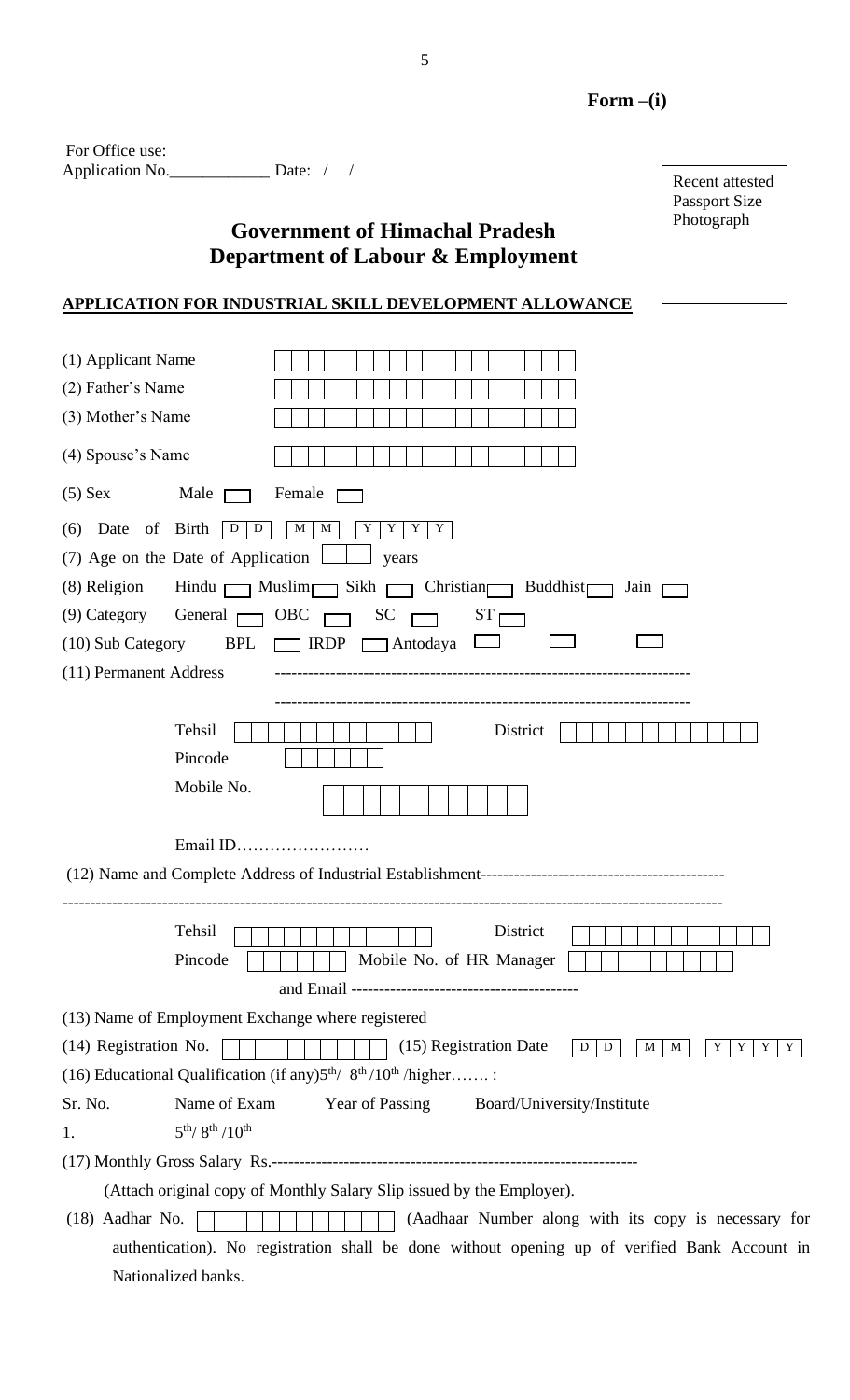(19) Applicant's Bank Account Details: Verified by the concerned Nationalized Bank/ Branch (Mandatory) that the Bank Account of applicant is linked with

|               |                              | Aadhaar Number. |  |                                   |  |  |
|---------------|------------------------------|-----------------|--|-----------------------------------|--|--|
| Name of Bank  |                              |                 |  | Signature ----------------------- |  |  |
|               |                              |                 |  | Designation --------------------  |  |  |
| <b>Branch</b> |                              |                 |  | Stamp                             |  |  |
| A/c           | No.                          |                 |  |                                   |  |  |
|               | <b>IFSC Code</b> (Mandatory) |                 |  |                                   |  |  |

(20) Period for which Skill Development Allowance/Unemployment Allowance already availed (if any):

w.e.f . ………………to……………………

I hereby certify that the above mentioned information is true  $\&$  nothing has been concealed therein. I have read the conditions for eligibility for getting Industrial Skill Development Allowance, which are acceptable to me. I am aware that in case any of the above mentioned information is found incorrect, appropriate legal action can be taken against me.

Place:

#### Date: **Applicant's Signature/Thumb impression with Name**

Note:-

- 1) Please ensure that all the columns of this application form are filled.
- 2) Attested copy of Employment Registration Card (X-10) is attached.
- 3) Original copy of Monthly Salary Slip issued by the Employer.
- 4) Self Certified Declaration declaring as per format prescribed by the Department (as per form –(iii) attached).
- 5) Attested copy of Bonafide Himachali Certificate is attached.
- 6) Bank details to be verified by concerned Bank Branch Officer with signature and stamp of Bank.
- 7) Filling up IFSC code of Bank Branch is Compulsory/Mandatory.
- 8) Attested copies of  $5<sup>th</sup>$  /8<sup>th</sup> /10<sup>th</sup> certificate/ age certificate issued by competent authority to ascertain age and educational qualification is attached.
- 9) Original copy of employment certificate from the competent authority of Industrial Establishment as per form-(vi) is attached.
- 10) Attested copy of Aadhaar Card.

6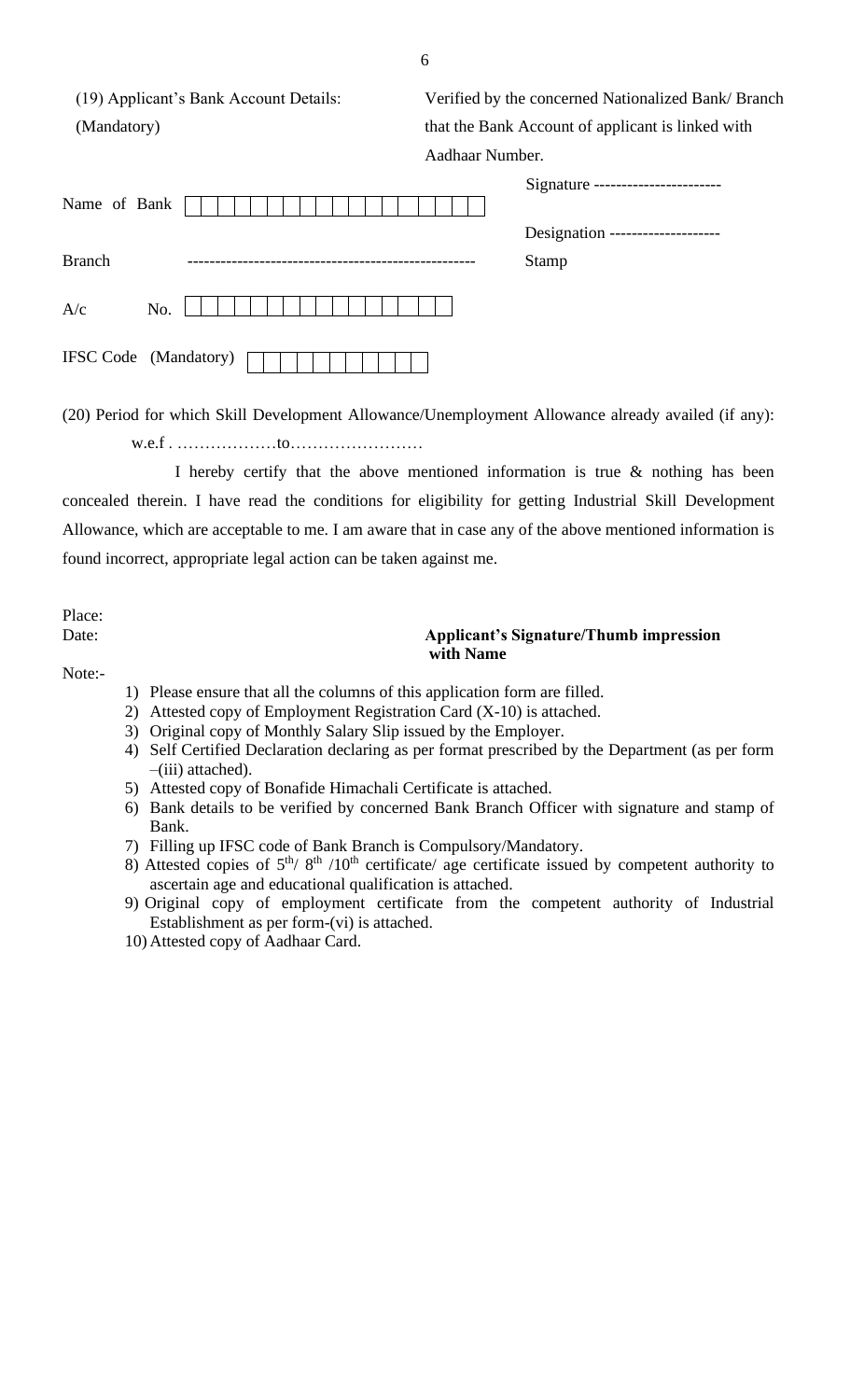#### **Form- (ii)**

## **Receipt**

Receipt No. (Application No.) ------------------------- date ---------------------

Application for Industrial Skill Development Allowance has been received from Mr. /Mrs/ Ms. ------------

S/o, D/o, W/o Sh. ----------------------------- along with the following original/attested documents:

- 1) Application form in original.
- 2) Attested copy of Employment Registration Card (X-10).
- 3) Original copy of Monthly Salary Slip issued by the Employer.
- 4) Attested copy of Bonafide Himachali Certificate issued by Executive Magistrate.
- 5) Affidavit/Self certified Declaration as per form -(iii).
- 6) Attested copies of  $5<sup>th</sup>/8<sup>th</sup>/10<sup>th</sup>$  /age certificate issued by competent authority to ascertain age and educational qualification.
- 7) Original copy of employment certificate from the competent authority of Industrial Establishment as per form-(vi).
- 8) Attested copy of Aadhaar Card.

Signature of Officer/Official of Employment Exchange Name------------------- Designation------------------ Date --------------------------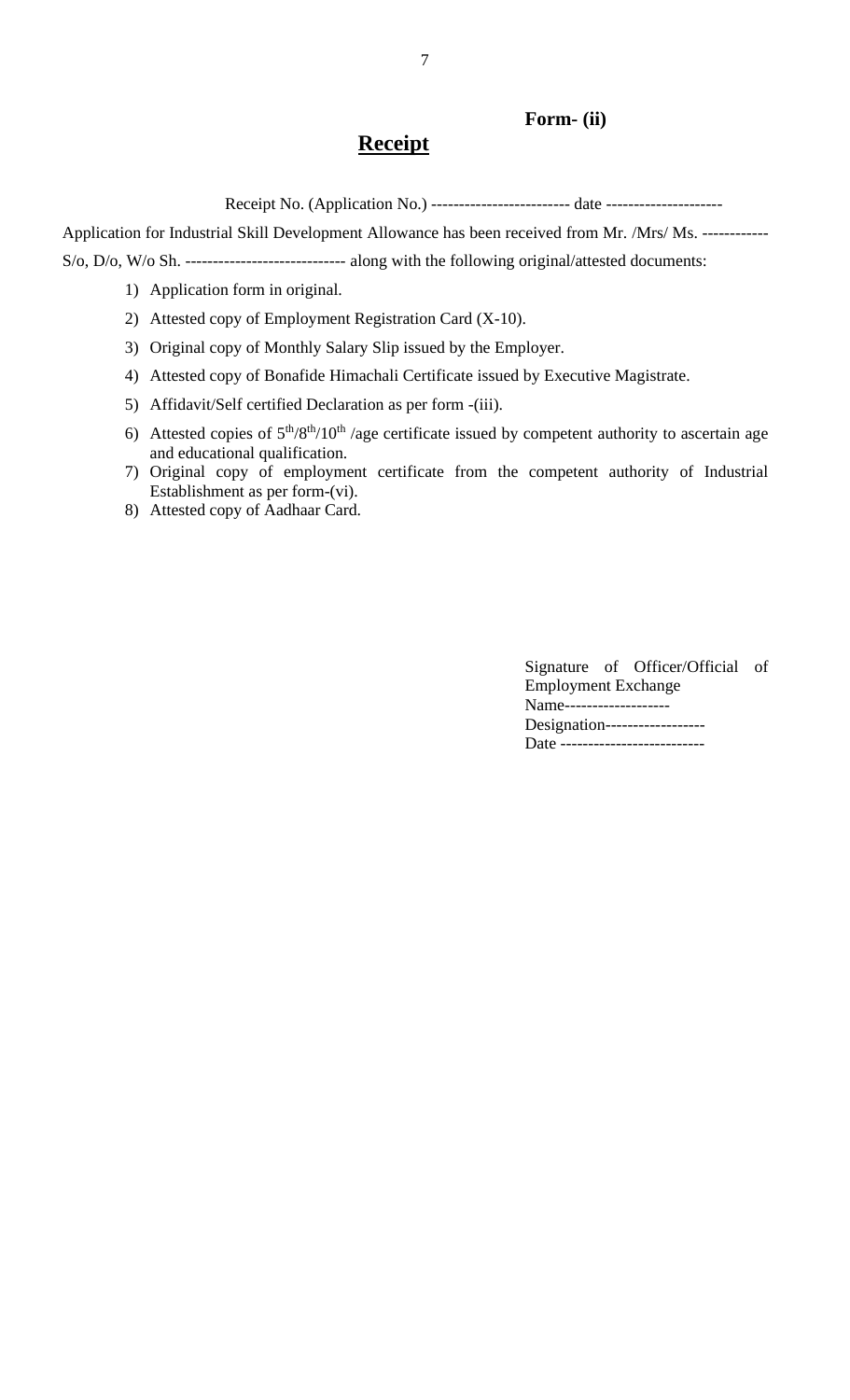# **Affidavit / Self Certified Declaration**

| Age_______________________ solemnly affirm and state that:                                            |
|-------------------------------------------------------------------------------------------------------|
| 1. I am freshly employed/undergoing apprenticeship training/internship<br>in<br>M/S                   |
|                                                                                                       |
| 2. I am a bonafide resident of Himachal Pradesh.                                                      |
| 3. My monthly gross salary/emoluments/Stipend is Rs.                                                  |
| 4. I have passed my <u>we have</u> examination<br>from                                                |
| Board/University/Institution recognized by H.P. Govt.                                                 |
| 5. I am registered with the Employment Exchange _________________________________ Registration No.    |
|                                                                                                       |
| 6. I am in the age group of 18 year to below 36 years.                                                |
| 7. I am not a dismissed Government employee.                                                          |
| 8. I have not been convicted of any offence resulting in imprisonment for a period of 48 hours or     |
| more.                                                                                                 |
| 9. I have not claimed Skill Development Allowance or Unemployment Allowance from any other            |
| Employment Exchange (incase the Skill Development Allowance or unemployment Allowance                 |
| has been availed for 24 months then not eligible for this Allowance) or have claimed Skill            |
| Development Allowance or Unemployment Allowance for total period of months.                           |
| 10. I have read all the eligibility conditions and I fulfill the same. The information given by me in |
| the application for Industrial Skill Development Allowance is true.                                   |
| 11. I undertake to submit the Affidavit/ self certified declaration in the month of March to confirm  |
| my eligibility for the Industrial Skill Development Allowance for the next Financial Year             |
| (beginning April), failing which my Allowance will be stopped from April of that year.                |
| 12. That I am not availing the facility of cost-free residential accommodation from the               |
| employer/owner of Industrial Establishment.                                                           |
| 13. That the above contents of this affidavit/self certified declarations are true to the best of my  |
| knowledge.                                                                                            |
| Deponent/Applicant.                                                                                   |

### **VERIFICATION**

I the above applicant do hereby further solemnly affirm and certify that all the facts given above from para 1 to 13 are true to the best of my knowledge and belief and nothing material has been concealed there in.

Verified/certified today on \_\_\_\_\_\_\_\_\_\_\_\_\_\_\_\_\_\_\_\_\_\_\_\_\_\_(date and year) at\_\_\_\_\_\_\_\_\_\_\_\_\_

 **Deponent/Applicant.**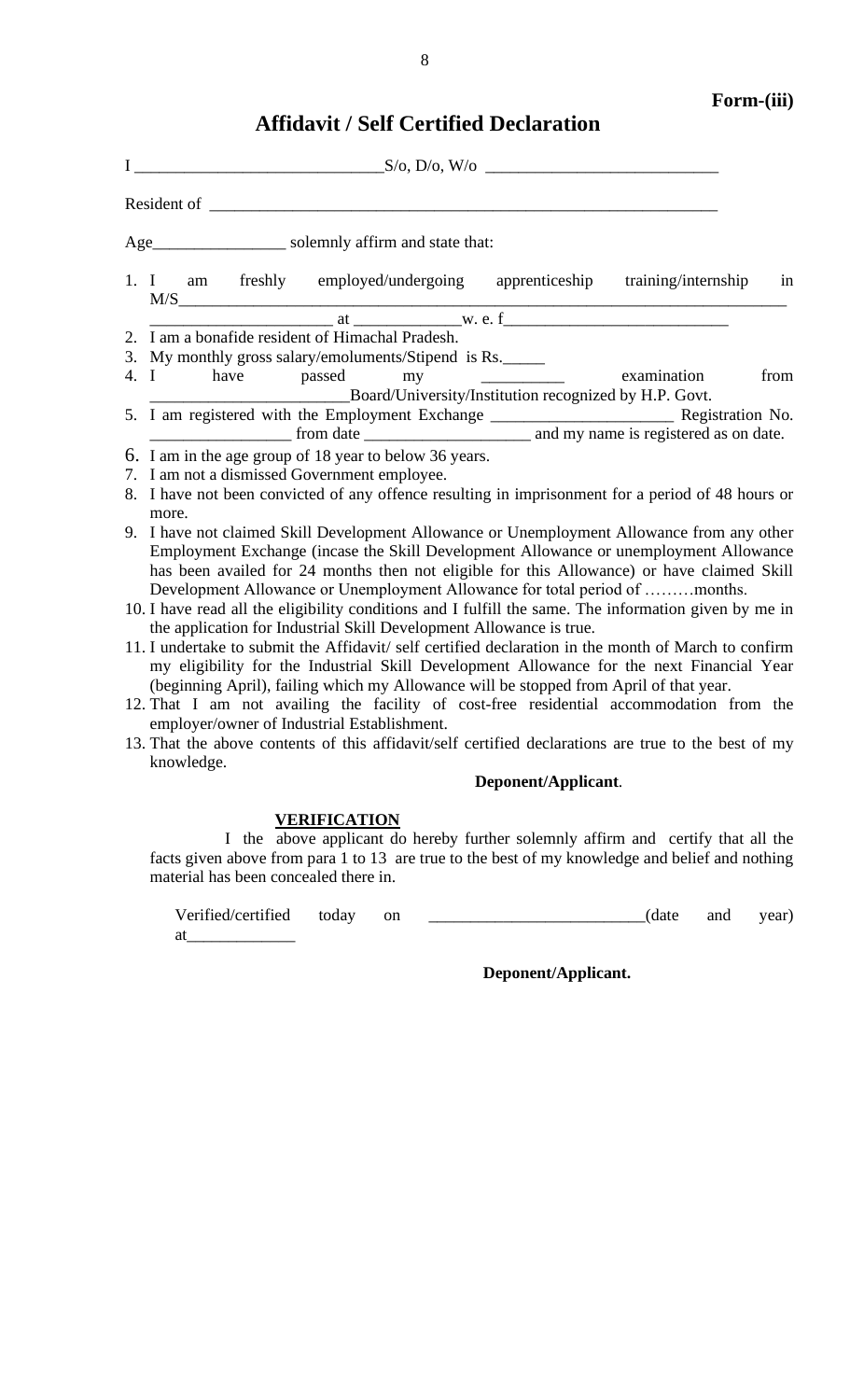#### **Form (iv)**

#### **Government of Himachal Pradesh Department of Labour & Employment**

| Dated: ------------------------------- |  |
|----------------------------------------|--|
| To                                     |  |
|                                        |  |

| ---------------- (for address)              |
|---------------------------------------------|
| Application No.---------------------------- |

#### **Subject:- Regarding ineligibility of Industrial Skill Development Allowance.**

Madam /Sir,

Please refer to your application (no. mentioned above) for Industrial Skill Development Allowance. On the scrutiny of the application along with documents submitted by you, your claim for Industrial Skill Development Allowance is rejected herewith due to the following reason:

- (i) --------------------------------
- (ii) ------------------------------- (Please mention the grounds of rejection of the application).

Yours faithfully,

Signature of Officer/Official of Employment Exchange Name-------------------Designation------------------ Date --------------------------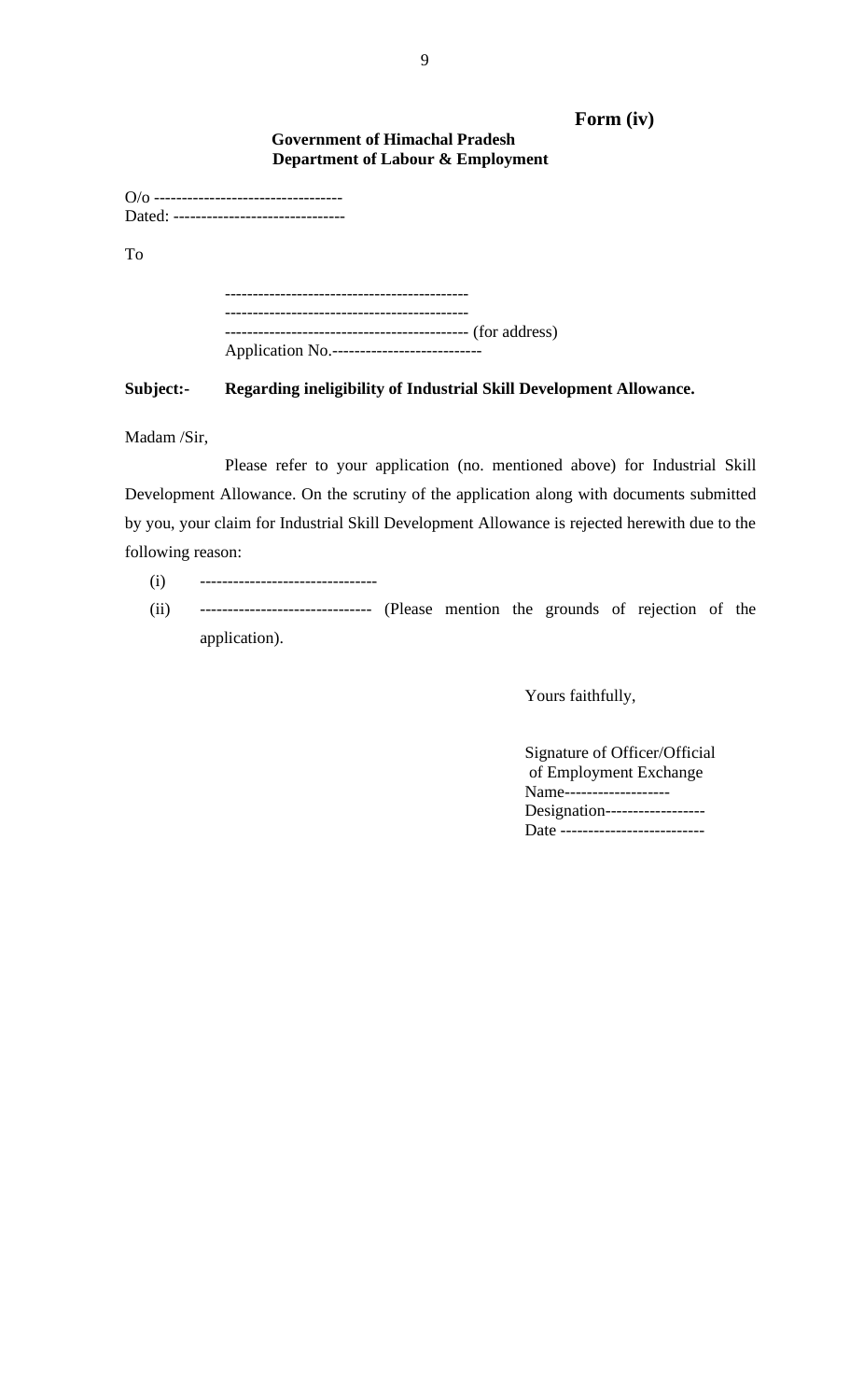# **Form -(v)**

#### **Government of Himachal Pradesh Department of Labour & Employment O/o----------------------------------------------**

| Sr. | Application | Name<br>&     | Employment | Aadhaar No. | Saving Bank     | <b>IFSC</b> | If            | claim   Last month | In<br>case |
|-----|-------------|---------------|------------|-------------|-----------------|-------------|---------------|--------------------|------------|
| No. | No.         | Address<br>of | Exchange   | of<br>the   | $A/c$ No. along | code of     | accepted,     | of disbursal       | claim      |
|     |             | the Applicant | Regn. No.  | applicant.  | with name of    | the Bank    | month<br>$\&$ | of                 | rejected   |
|     |             | with<br>Pin   |            |             | Bank<br>&       | Branch      | Year<br>of    | Allowance          | then date  |
|     |             | Code and Tel. |            |             | branch          |             | beginning     |                    | of         |
|     |             | No. & Mobile  |            |             | address         |             | of            |                    | intimatio  |
|     |             | No.           |            |             |                 |             | Allowance     |                    | n to the   |
|     |             |               |            |             |                 |             | $&$ Training  |                    | applicant  |
|     |             |               |            |             |                 |             | (with NCO)    |                    | (as<br>per |
|     |             |               |            |             |                 |             | Code)         |                    | form       |
|     |             |               |            |             |                 |             |               |                    | (iy')      |
|     |             |               |            |             |                 |             |               |                    |            |
|     |             |               |            |             |                 |             |               |                    |            |

Signature of Officer/Official of Employment Exchange Name-------------------Designation--------------------Date --------------------------